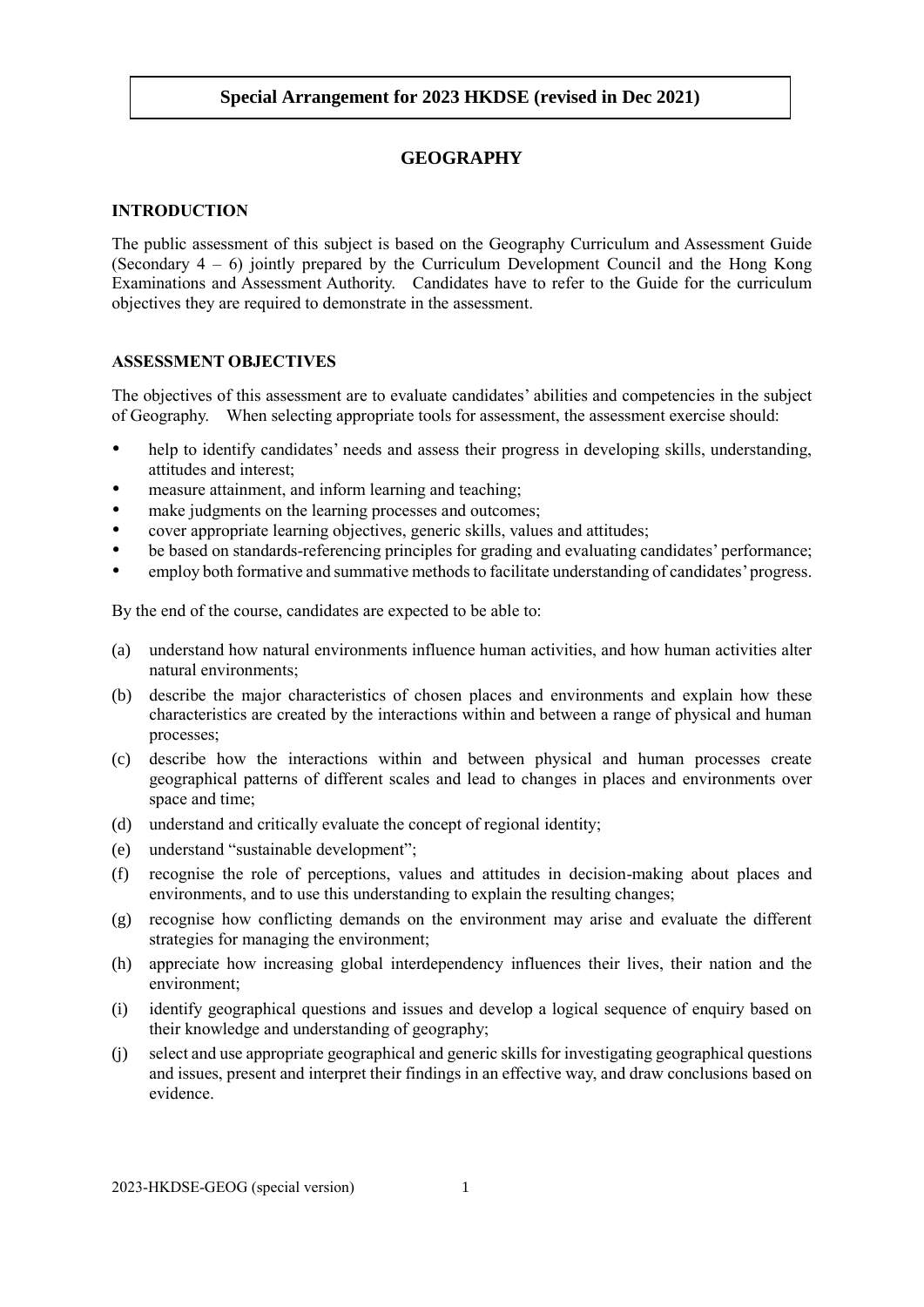### **MODE OF ASSESSMENT**

The following table outlines the various components of the public assessment of Geography in 2023 HKDSE:

|                               | Paper 1                                                                              |                                                        | Paper 2                                                                           |                   |
|-------------------------------|--------------------------------------------------------------------------------------|--------------------------------------------------------|-----------------------------------------------------------------------------------|-------------------|
| Weighting:                    | 75%                                                                                  |                                                        | 25%                                                                               |                   |
| <b>Duration:</b>              | $\frac{23}{4}$ $\frac{21}{2}$ hours                                                  |                                                        | $1\frac{1}{4}$ hour                                                               |                   |
| Scope:                        | Compulsory Part                                                                      |                                                        | <b>Elective Part</b>                                                              |                   |
| Section/<br>Question<br>type: | A. Multiple-choice<br>B. Fieldwork-based &<br>Data/Skill-based/<br><b>Structured</b> | $(20\% \rightarrow 24\%)$<br>$(15\% \rightarrow 39\%)$ | $\overline{E}$ D.Data/Skill-based/<br>Structured<br>$\overline{F}$ E. Short Essay | (15%)<br>$(10\%)$ |
|                               | C. Data/Skill-based/<br><b>Structure</b>                                             | $(30\%)$                                               |                                                                                   |                   |
|                               | $\overline{D}$ C. Short Essay                                                        | $(10\% \rightarrow 12\%)$                              |                                                                                   |                   |

# **PUBLIC EXAMINATION**

- 1. The examination will consist of two papers.
- 2. Paper 1 will consist of  $4\overline{3}$  sections  $(A, B, C \& D)$  and questions will be set from the Compulsory Part. Section A will include multiple-choice questions, which will cover any topic from the Compulsory Part. Candidates are expected to answer all questions and are advised to spend about 30 minutes on this section.

Section B will be have a an example strategiery optional fieldwork-based question and 4 data/skillbased/structured questions. Candidates will be required to answer any 2 questions from this section. <del>Candidates</del> They are advised to spend about  $\frac{30 \text{ to } 45 \text{ minutes}}{20 \text{ to } 45 \text{ minutes}}$  on each question in this section.

For the 2023 HKDSE, candidates are expected to have fieldwork experiences in the following modules module:

- Opportunities and Risks
- Managing River Environment
- Disappearing Green Canopy